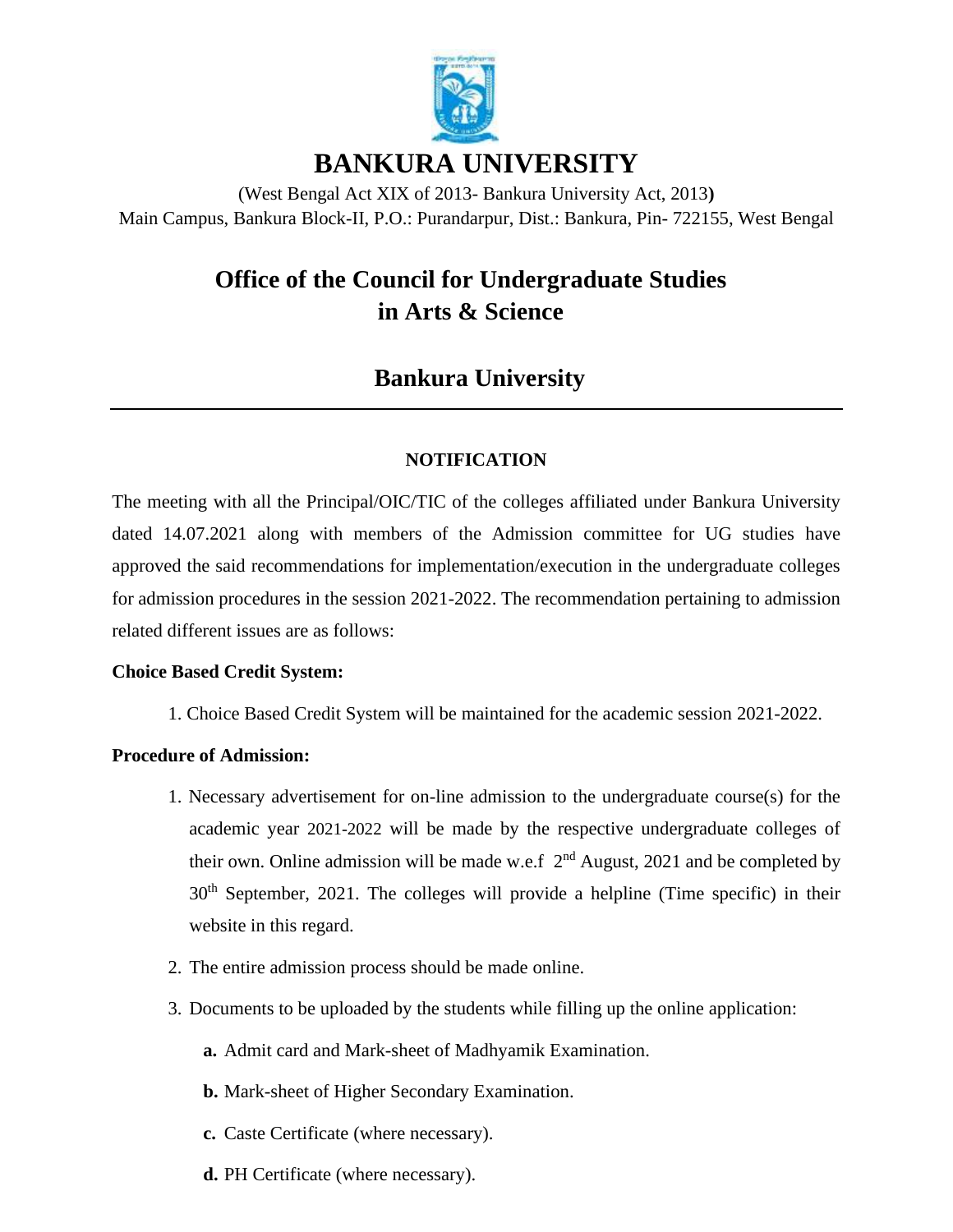4. All orders & notifications issued by the State Government and G.O. N.O. 706- Edn(CS)/10M-95/14 dated 13.07.2021 are applicable in matters of admission and reservation rules.

#### **Eligibility:**

- **a. Honours Degree Course:** All candidates who have obtained at least 45% marks in 10+2 examination are eligible to apply for the Honours Degree Course.
- **b. Programme Course:** All pass candidates are eligible to apply for the General Degree course.

#### **N.B.:**

- 1. Only Students who have passed with Mathematics as one of the subjects at the Class XII level are eligible for admission to B.Sc. Honours Course in Economics and Computer Science.
- 2. Only Students who have passed with Chemistry as one of the subjects at the Class XII level are eligible for admission to B.Sc. Honours Course in Microbiology and Nutrition.
- 3. The Candidates who have passed the Vocational Course at 10+2 examination are eligible for admission to B.A. (General)/ B.Com. (Honours & General).
- 4. In case of equal marks in H.S. results, total marks/percentage of marks of immediately preceding examination is to be taken into account for ranking.
- 5. Best five (5) of the H.S. Subjects must be adopted for calculating the total marks and percentage.

#### **Reservation of Seats:**

Reservation of seats will be made as per norms of the West Bengal Government-SC (22%), ST (06%), OBC-A (10%), OBC-B (7%), differently-abled candidates 5% of each category (GEN/SC/ST/OBC-A/ and OBC-B). For differently-abled candidate minimum disability of at least 40% will be considered.

#### **Session Gap:**

For admission to the Under Graduate Course, there should not be a gap of more than 3 years between the year of Higher Secondary Examination and the year of admission to Under Graduate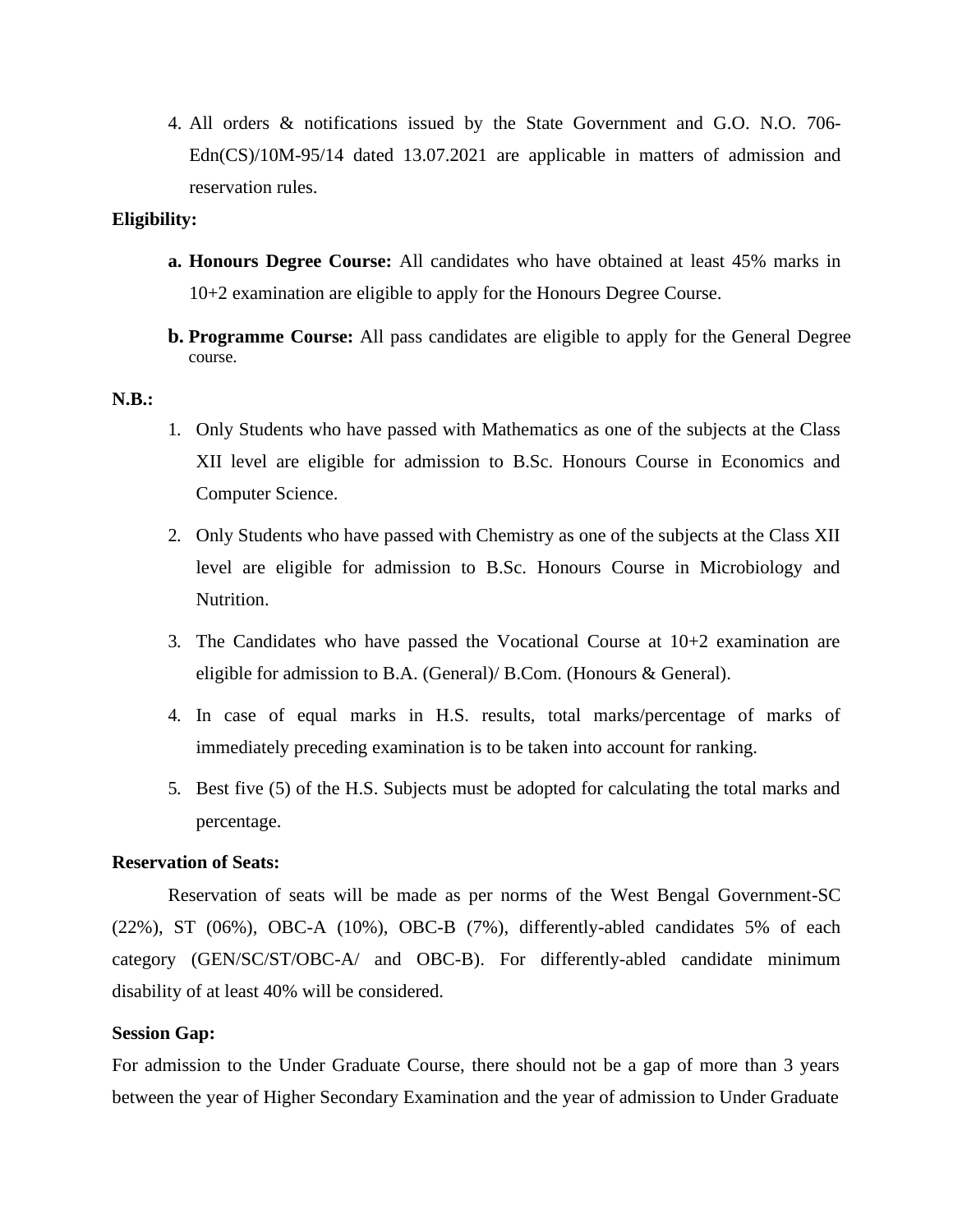Course of study i.e 2019, 2020 and 2021. In respect of calculation of marks, no deduction should be made in case of candidates passing out in previous years.

#### **Intake:**

The intake capacity of the subjects will be notified by the respective colleges as sanctioned by the appropriate authority of the University.

#### **Vocational Course:**

Students who have passed Vocational Engineering and Technology (with pass marks in Mathematics) equivalent to 10+2 are eligible for admission to Computer Science and in Pure Science or Arts in the General Course in the First Semester. Those who have passed without Mathematics or without securing pass marks in Mathematics are eligible for admission to Arts in the General Course.

Students who have passed Vocational Agriculture equivalent to 10+2 are eligible for admission to Science or Arts in the General Course.

Students who have passed Vocational Business and Commerce equivalent to 10+2 are eligible for admission to Commerce or Arts and Commerce (Honours).

Students who have passed Vocational Home Science equivalent to 10+2 are eligible for admission to Arts in the General Course.

Students who have passed in the Vocational Course are eligible to First Semester in the subject concerned in the college in 10% seats out of total number of seats on the basis of highest marks scored. In this case, they will have to score higher marks than the lowest marks scored by a candidate from the general board appearing in the list of successful candidates.

#### **For BCA (Hons.) :**

- i) The candidate must be Indian National.
- ii) Candidates must have passed the Higher Secondary Examination of West Bengal Council / I.S.C. Examination / C.B.S.E. Examination / Any other equivalent Examination each under  $(10+2)$  system of studies, as the case may be, with English as one of the combination subjects.
- iii) Passed H.S.  $(10+2)$  with any one the following subjects: